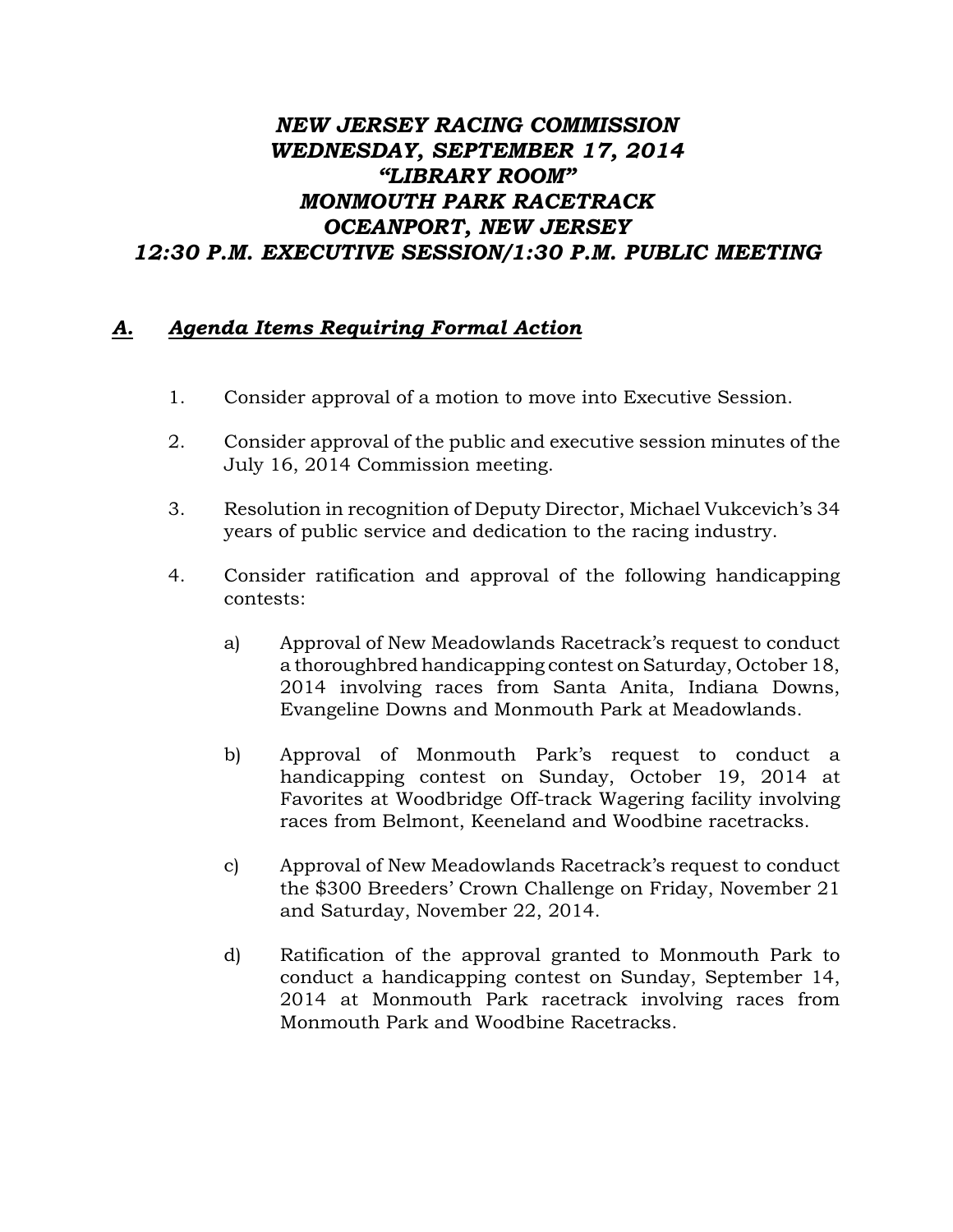Page 2 of 3

- e) Ratification of the approval granted to the Borgata Hotel-Casino and Spa to conduct a handicapping contest on Saturday, September 6, 2014.
- 5. Consider ratification of the approval granted to the New Meadowlands Racetrack to amend the race format on Hambletonian Day, August 2, 2014.
- 6. Consider the request of the Borgata Hotel-Casino and Spa to pay a fee in excess of 6% to Santa Anita Racetrack for the Breeders' Cup races and all other races conducted on Breeders' Cup Day, pursuant to N.J.S.A. 5:12-201(b).
- 7. Consider the request of Monmouth Park to amend the 2014 Monmouth Park at the Meadowlands thoroughbred fall race dates.
- 8. Consider approval of the wagering format and racing officials for the 2014 Monmouth Park at the Meadowlands fall race meet.
- 9. Consider the request of TVG and Darby Development, LLC to relocate the phone bank to a different location at Monmouth Park.
- 10. Consider the advertisement for public comment (readoption) in the New Jersey Register of the Racing Commission's regulations for Off-Track and Account Wagering which appear as Chapter 74 of the New Jersey Administrative Code and which are due to expire on September 20, 2014.
- 11. Consider public comments submitted in connection with proposed new rules N.J.A.C. 13:74C (Exchange Wagering), the Commission's response to the submitted comments and Commission action regarding the adoption, modification or rejection of the proposed new rules.
- 12. Consider adoption of N.J.A.C. 13:70-14A.1, 14A.7 and 14A.17 and N.J.A.C. 13:71-23.1, 23.7 and 23.16 (Intent of Medication Rules; General Provisions; Penalties; Anabolic Steroids).
- 13. Consider request of the Thoroughbred Breeders' Association of New Jersey's petition for rulemaking regarding N.J.A.C. 13:70-12 (Claiming).